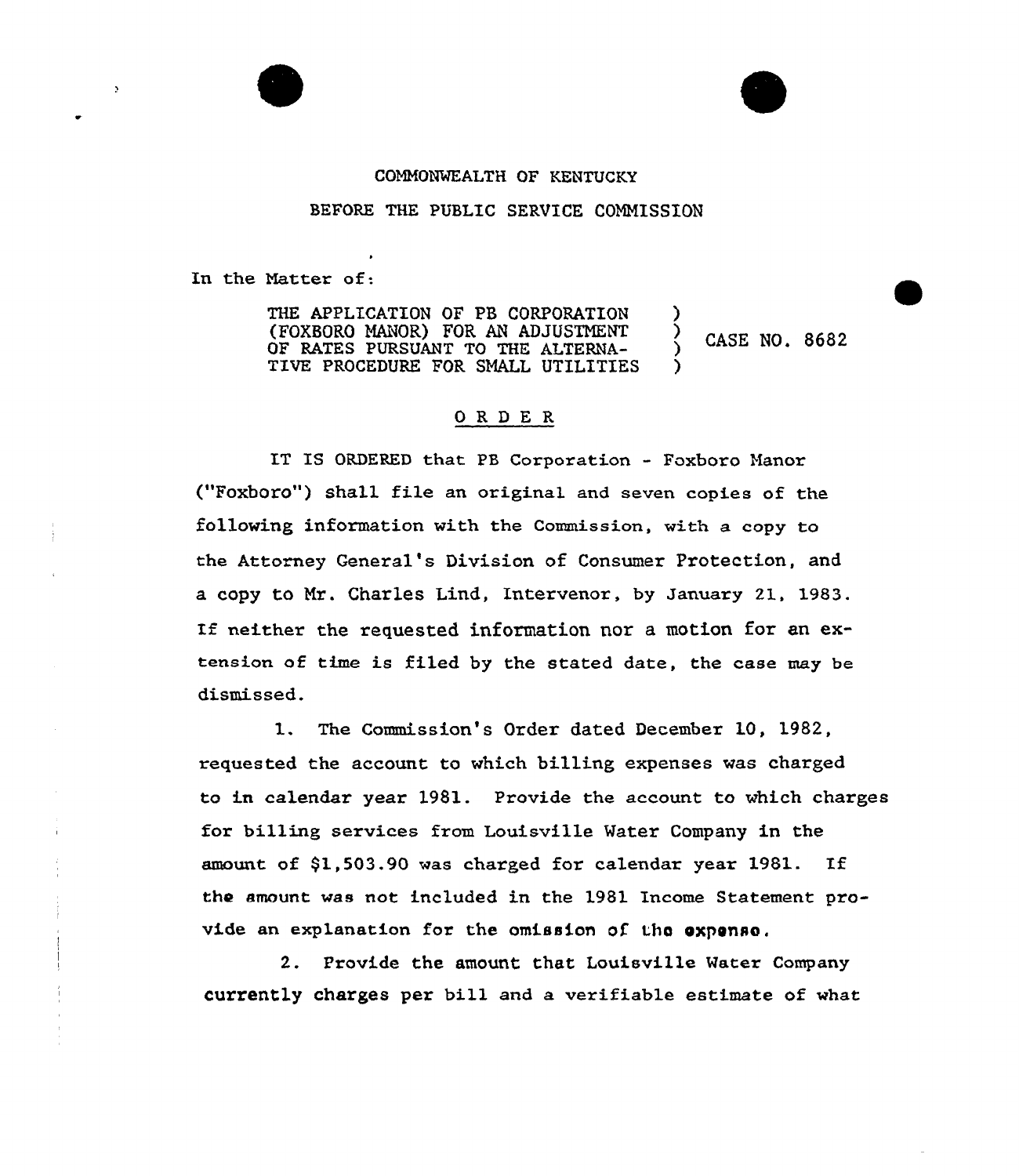the fee will be based on the January 1, 1983 Louisville Water Company rates. Also, how often are bills mailed out over a 12-month period?

3. The 1981 Annual Report for Foxboro reflects that \$16,546 was charged to Maintenance of General Plant (Account No. 932) for calendar year 1981. The Uniform System Of Accounts for Sewer Utilities as prescribed by this Commission indicates that original cost amounts should be included in the following accounts to substantiate the use of Account No. 932.

- (a) Structures and Improvements (311)
- (b) Office Furniture and Equipment (391)
- (c) Communication Equipment (393K)
- (d) Miscellaneous Equipment (393F)

The 1981 Annual Report reflects that \$52 is recorded in Account No. 311 and nothing, is recorded in the other accounts listed above. Provide the rationale for using Account No. 932.

4. The 1981 Annual Report for Foxboro reflects total revenue for calendar year 1981 in the amount of \$29,793. The application filed in this case lists total customers as 341. The tariff currently on file for Foxboro reflects that the current rate is \$8.39 per month. When this rate is applied to the number of customers on an annual basis total revenue should approximate  $$34,332$  ( $$8.39 \times 341 \times 12$ ). Provide an explanation for the difference between actual revenue reported for calendar year 1981 and the anticipated revenue as calculated above.

 $-2-$